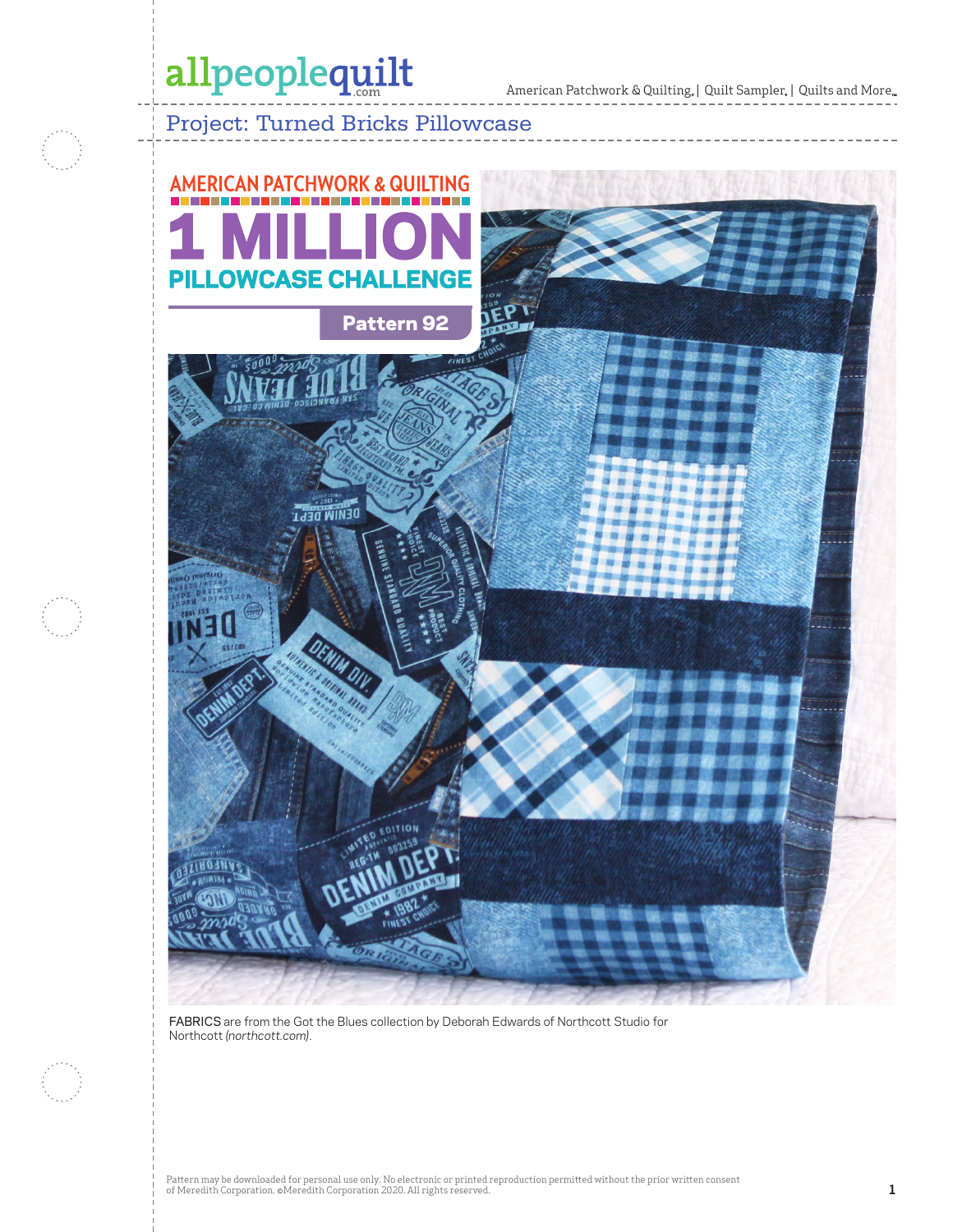## allpeoplequilt

### Project: Turned Bricks Pillowcase

#### Materials FOR ONE PILLOWCASE

- 1⁄2 yard total assorted plaid and gingham prints (pillowcase band)
- **•** 9×21" piece (fat eighth) dark denim print (pillowcase band)
- **•** 9×21" piece (fat eighth) light denim print (pillowcase band)
- <sup>1⁄4</sup> yard denim stripe (pillowcase band)
- 11⁄4 yard denim labels print (pillowcase body)

Finished pillowcase: 303⁄4×21" (fits a standard-size bed pillow)

Yardages and cutting instructions are based on 42" of usable fabric width.

Measurements include  $\frac{1}{4}$ " seam allowances for piecing strips and 1/2" seam allowances for pillowcase construction. Sew with right sides together unless otherwise stated. Press seams in directions indicated by arrows on diagrams. If no direction is specified, press seam toward darker fabric.

#### Cut Fabrics

Cut pieces in the following order.

From assorted plaid and gingham prints, cut:

- 14-31⁄2" squares
- From dark denim print, cut:
- 8-2×61⁄2" rectangles
- From light denim print, cut:
- 6-2×61⁄2" rectangles
- From denim stripe, cut:
- 1–61⁄<sub>2×</sub>421⁄<sub>2</sub>" rectangle
- From denim labels print, cut:
- **•** 1—26×43" rectangle

#### Assemble Band

1. Referring to Diagram 1, sew together two assorted plaid or gingham print 31⁄2" squares to make a center unit. The center unit should be  $3\frac{1}{2} \times 6\frac{1}{2}$ " including seam allowances. Repeat to make seven center units total.

- 2. Sew together one center unit and dark denim print  $2 \times 6\frac{1}{2}$ " rectangles to make a dark denim block. The block should be 61⁄2" square including seam allowances (Diagram 2). Repeat to make four dark denim blocks total.
- **3.** Repeat Step 2 using remaining center units and light blue denim print 2×61⁄2" rectangles to make three light denim blocks.
- 4. Referring to Band Assembly Diagram, alternate dark and light denim blocks in a row. Sew blocks together, pressing seams toward the dark denim blocks, to make a pieced row. The row should be 6<sup>1</sup>/<sub>2</sub>×42<sup>1</sup>/<sub>2</sub>" including seam allowances.
- **5.** Join pieced row to denim stripe 61⁄2 ×421⁄2" rectangle (Band Assembly Diagram).
- 6. Join short ends of Step 5 unit to make a loop. Press seam open. Fold loop in half with wrong side inside; press to make pillowcase band.

#### Assemble Pillowcase

- 1. Fold denim labels print 26×43" rectangle in half to form a 26×211⁄2" rectangle. Using a 1/2" seam allowance, sew together long edges and a set of short edges to make pillowcase body. Turn right side out; press flat.
- 2. Matching raw edges and seams, slide pillowcase band over pillowcase body with pieced side of band facing right side of

pillowcase body (Diagram 3); pin. Sew together band and pillowcase body.

3. Press pillowcase band open, pressing seam allowances toward pillowcase body. Topstitch  $\frac{1}{8}$ " from band edge to secure seam allowance and complete pillowcase (Diagram 4).



Pattern may be downloaded for personal use only. No electronic or printed reproduction permitted without the prior written consent of Meredith Corporation. ©Meredith Corporation 2020. All rights reserved.